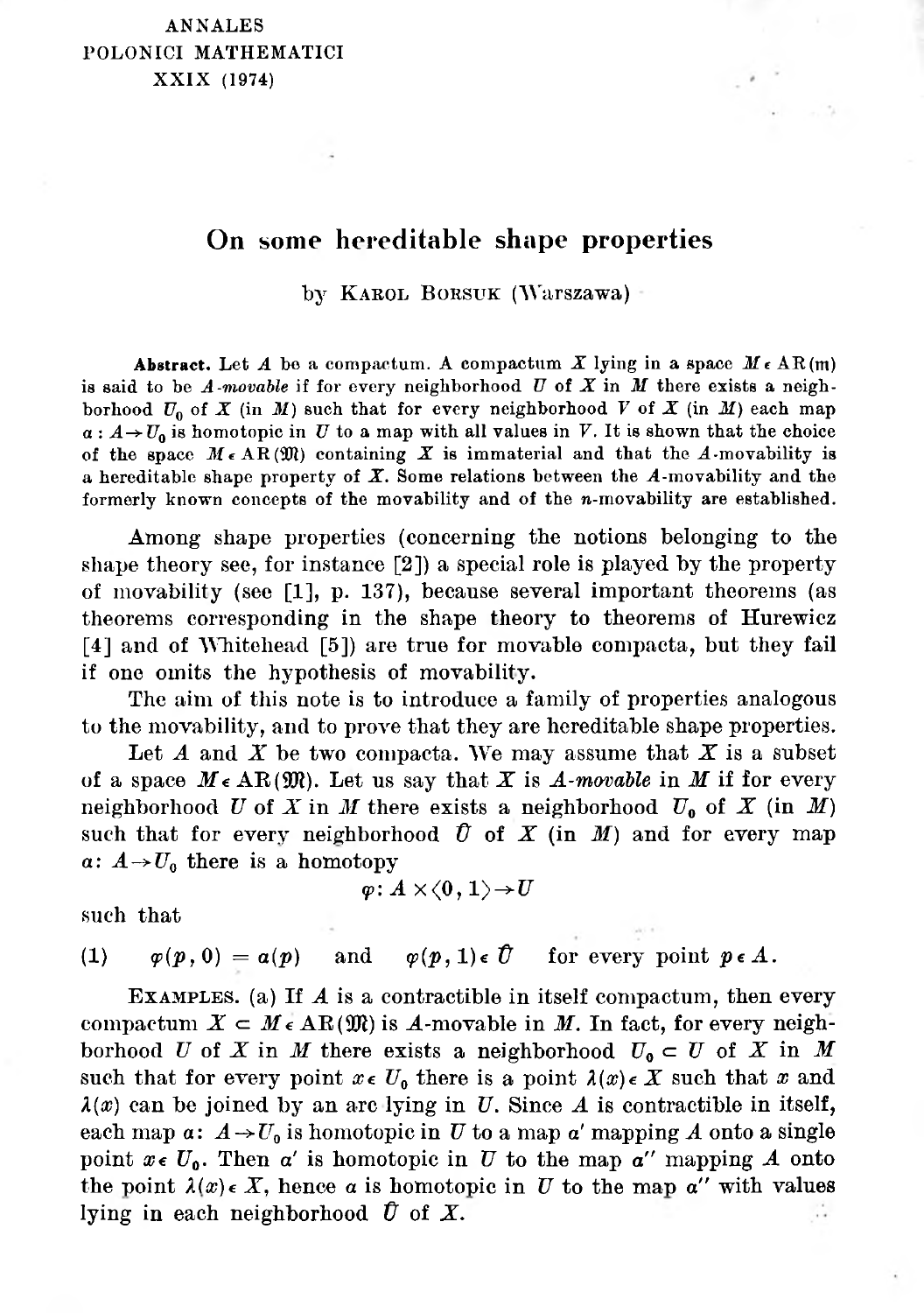## 84 K. Borsuk

(b) If *X* is a dyadic solenoid of Van Dantzig, lying in the euclidean 3-space  $M = E^3$ , and if *A* is the circle  $S^1$ , then *X* is not *A*-movable in *M*. In fact, there exists in  $E^3$  a sequence of solid tori  $T_1, T_2, \ldots$  such that  $T_{k+1}$  lies in the interior of  $T_k$  and its oriented core is homologous in  $T_k$  to the twice described core of  $T_k$  and that  $X = \bigcap_{k=1}^{\infty} T_k$ . One sees easily that any homeomorphism a mapping *A* onto the core of  $T_k$  with  $k > 1$  is not homotopic in  $T_1$  to any map with values in  $T_{k+1}$ .

Now we prove the following

(2) THEOREM. Let  $A$ ,  $X$ ,  $Y$  be compacta and  $M$ ,  $N$  be  $AR(\mathfrak{M})$ -spaces such that  $X \subset M$ ,  $Y \subset N$ . If X is A-movable in M and if  $\text{Sh}(X) \geqslant \text{Sh}(Y)$ , *then Y is A-movable in N.*

Proof. The hypothesis  $\text{Sh}(X) \geq \text{Sh}(Y)$  means that there exist two fundamental sequences:

 $= {f_k, X, Y}_{M,N}$  and  $g = {g_k, Y, X}_{N,N}$ such that  $fg \simeq i_{Y,N}.$ 

## (3)

Consider a neighborhood *V* of *Y* in *N.* Then there exists a neighborhood  $U$  of  $X$  in  $M$  and an index  $k_1$  such that

(4) 
$$
f_k/U \simeq f_{k_1}/U \quad \text{in } V \quad \text{for every } k \geq k_1.
$$

Moreover, (3) implies that there exists a neighborhood  $V_1 \subset V$ of *Y* in *N* and an index  $k_2 \geq k_1$  such that

(5) 
$$
f_k g_k / V_1 \simeq i / V_1 \quad \text{in } V \quad \text{for every } k \geq k_2.
$$

Since *X* is *A*-movable in *M*, there exists a neighborhood  $U_0$  of *X*  $a: A \rightarrow U_0$  there is a homotopy in *M* such that for every neighborhood  $\hat{U}$  of *X* in *M* and for every map

$$
\varphi\colon\thinspace A\times\langle0,1\rangle\to U
$$

satisfying condition (1). Since  $g$  is a fundamental sequence, there exists a neighborhood  $V_0 \subset V_1$  of *Y* in *N* and an index  $k_3 \geq k_2$  such that

(6) 
$$
g_k(V_0) \subset U_0 \quad \text{for every } k \geq k_3.
$$

Now let  $\beta$  be a map of *A* into  $V_0$  and let *V* be an arbitrary neighborhood of *<sup>Y</sup>* in *N.* Since *f* is <sup>a</sup> fundamental sequence, there is <sup>a</sup> neighborhood U of X in M and an index  $k_4 \geq k_3$  such that

(7) 
$$
f_k(\hat{U}) \subset \hat{V}
$$
 for every  $k \geq k_4$ .

Setting

(8) 
$$
a(p) = g_{k_4} \beta(p) \quad \text{for every point } p \in A,
$$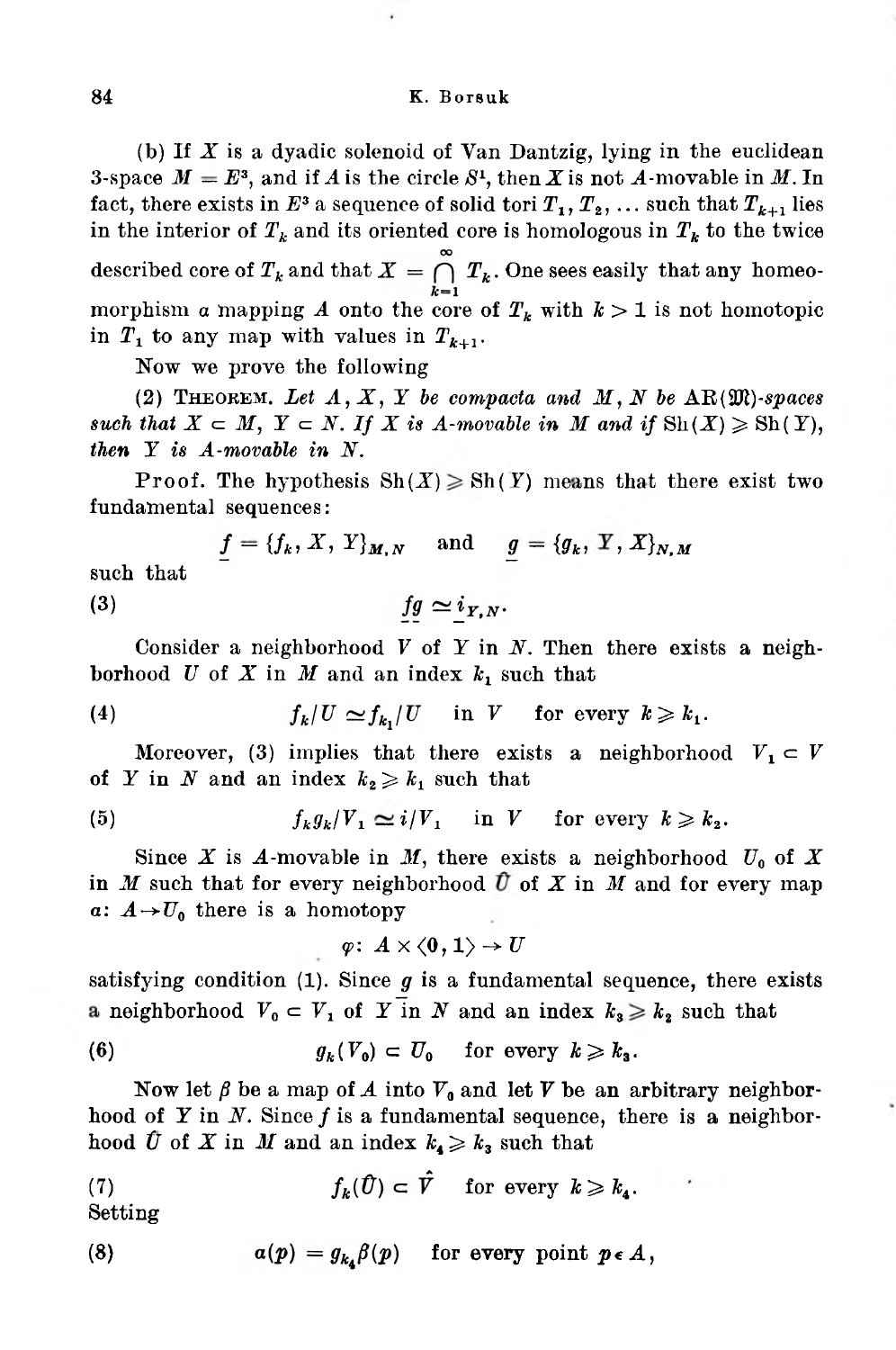one gets (in view of (5) and the inequality  $k_4 \geq k_3$ ) a map  $a: A \rightarrow U_0$ . Consequently there is a homotopy  $\varphi: A \times \langle 0, 1 \rangle \rightarrow U$  satisfying condition  $(1)$ . It follows by  $(1)$ ,  $(3)$  and  $(4)$  that the formula

(9) 
$$
\psi'(p, t) = f_{k_4} \varphi(p, t) \quad \text{for every } (p, t) \in A \times \langle 0, 1 \rangle,
$$

defines a homotopy

$$
\psi'\colon\thinspace A\times\langle0,1\rangle\to V.
$$

Using  $(1)$ ,  $(9)$ ,  $(8)$  and  $(7)$ , we infer that

(10)  $\psi'(p, 0) = f_{k_A} g_{k_A} \beta(p)$  and  $\psi'(p, 1) \in \hat{V}$  for every point  $p \in A$ . Since  $\beta(A) \subset V_0 \subset V_1$ , we infer by (5) and (6) that  $f_{k_4} g_{k_4} \beta \simeq \beta$ in *V,* i.e. there exists a homotopy

$$
\psi''\colon\thinspace A\times\langle0\,,\,1\rangle\to V
$$

such that

(11) 
$$
\psi''(p, 0) = \beta(p)
$$
 and  $\psi''(p, 1) = f_{k_4} g_{k_4} \beta(p)$ 

for every point  $p \in A$ .

Setting

$$
\psi(p, t) = \psi''(p, 2t) \quad \text{for } (p, t) \in A \times \langle 0, \frac{1}{2} \rangle, \n\psi(p, t) = \psi'(p, 2t - 1) \quad \text{for } (p, t) \in A \times \langle \frac{1}{2}, 1 \rangle,
$$

we get a homotopy

$$
\psi\colon\thinspace A\times\langle 0\,,\,1\rangle\to V\,.
$$

Using (10) and (11) we infer that

 $\psi(p, 1) = \psi'(p, 1) \epsilon \hat{V}$ for every point  $p \in A$ .  $\psi(p, 0) = \beta(p)$  and

Thus *Y* is A-movable in *N* and the proof of theorem (2) is finished.

(12) <sup>C</sup>orollary. *The A-movability of X in M does not depend on the choice* of the *space*  $M \in \mathbb{AR}(\mathfrak{M})$  *containing*  $X$ .

It follows that the words "in *M*" are for the property of *A*-movability superfluous. Thus, instead to say " $X$  is  $A$ -movable in  $M$ " we can say shortly that  $X$  is  $A$ -movable.

(13) Corollary. *A-movability is a hereditable shape-property, that is* if *X* is *A-movable* and  $\text{Sh}(X) \geqslant \text{Sh}(Y)$ , *then Y is A-movable.* 

In [3], p. 859 a property called the *n-movability* has been introduced for every  $n = 1, 2, \ldots$  Let us recall its definition:

A compactum *X* is said to be *n-movable* if it is homeomorphic to a subset *X'* of the Hilbert cube *<sup>Q</sup>* such that for every neighborhood *<sup>U</sup>* of *X'* in  $Q$  there exists a neighborhood  $U_0$  of  $X'$  in  $Q$  such that each compactum